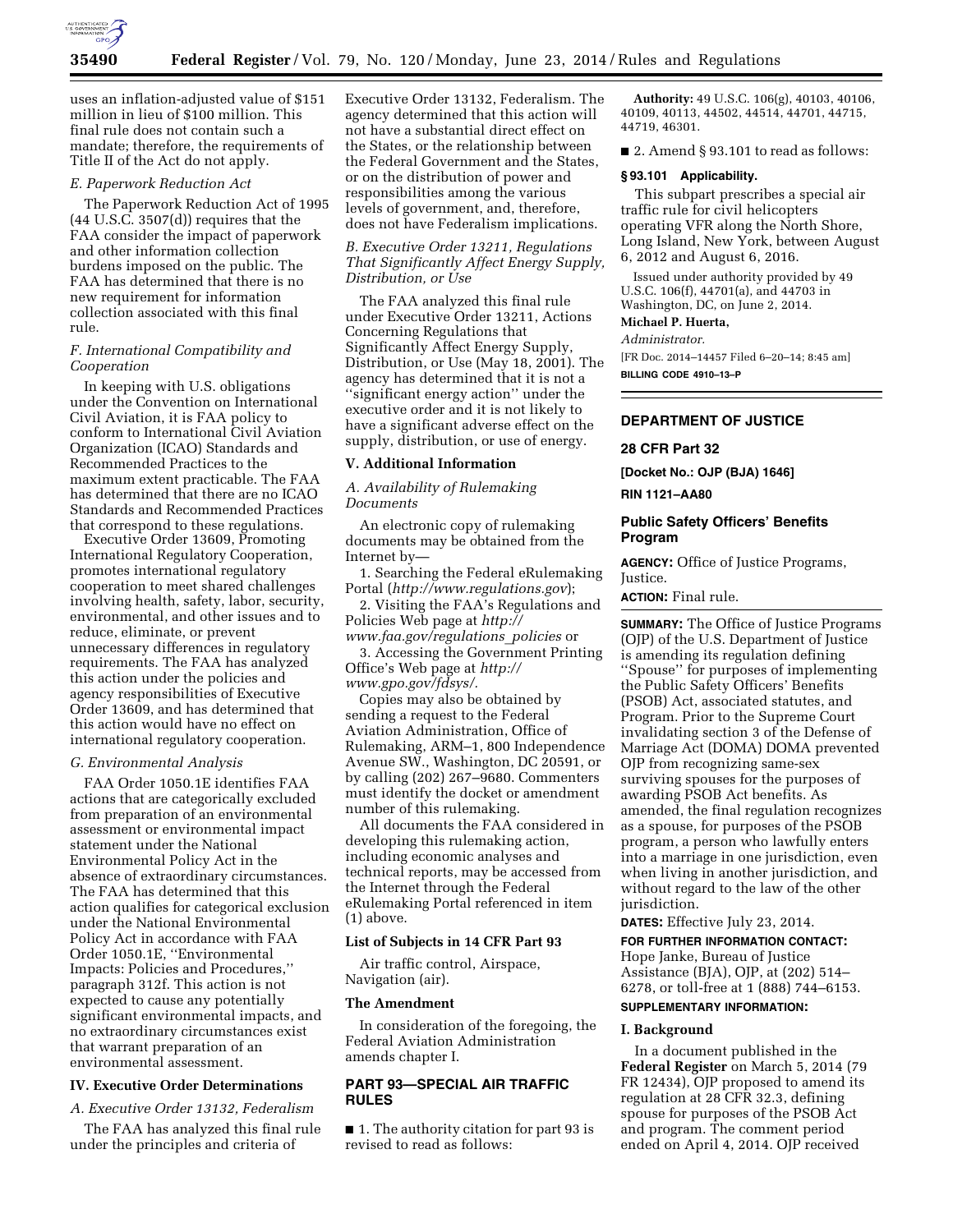four comments from interested individuals and organizations. Three of the commentators generally approved of the proposed amendments but suggested that OJP broaden its definition of spouse and child. One commentator stated that OJP's definition exceeded the federalism framework in *Windsor* and suggested that OJP revise the regulation to recognize only those marriages valid under the law of the individual's domicile. The comments are discussed below. Based on the rationale described in this document and in the notice of proposed rulemaking, OJP adopts the proposed rule as indicated in this document.

## **II. Comments**

## *Definition of Spouse*

We received several comments regarding the scope of the proposed definition of spouse. Concerned that the new rule would have no effect on states that do not allow same-sex marriage, or only allow common law marriages, one commentator suggested that OJP revise the rule to include in the definition of a spouse those persons in a same-sex relationship for ten or more years. Two commentators suggested that OJP expand the proposed definition of spouse to include persons in other ''legally recognized'' or ''non-marriage legal unions'' such as civil unions and domestic partnerships.

OJP's current and proposed definition of spouse are premised on its interpretation of the laws authorizing payment of benefits to surviving spouses, e.g., 42 U.S.C. 3796(a), as requiring that an individual must be in a valid marriage to be considered a spouse. Accordingly, we make no change to the proposed rule based on the comments.

## *Definition of Child*

Citing various concerns that a legal relationship between a parent and child, as determined by state law, is often necessary to establish eligibility as a ''child'' for federal benefits, one commentator recommended that OJP expand its definition of ''stepchild'' to include the child of a parent standing *in loco parentis,* ''where *in loco parentis*  means those with day-to-day responsibilities to care for and financially support a child, with whom a biological or legal relationship is not necessary.''

Current OJP regulations define an adopted child as an individual (1) legally adopted by the public safety officer (PSO), or (2) known by the PSO not to be his or her biological child, and in a parent-child relationship with the

PSO despite such knowledge.<sup>1</sup> Because the regulatory definition provides eligibility based on a parent-child relationship that does not require the PSO to be or have been married to the biological or legally adoptive parent of the child or to have legally adopted the child, the existing definition satisfies the commentator's request. As a result, we make no changes to current regulations.

One commentator, citing concerns about possible bias of state-level claims processors, suggested that OJP revise § 32.3 by adding to the definition of parent-child relationship the following language: ''A parent-child relationship should be assessed without regard to the sexual orientation or gender identity of the parties involved.''

OJP disagrees that such change is necessary. Apart from a hearing that may be conducted locally by OJP appointed hearing officers, *all* PSOB claims are processed in BJA's Washington, DC, office, and reviewed by PSOB Counsel to ensure compliance with governing law. Moreover, nothing in the current regulatory definition of parent-child relationship, or OJP's process for adjudicating claims requires that OJP assess the sexual orientation or gender identity of the PSO upon which a finding as to the existence of a parentchild relationship would be based. Because such information is not relevant to BJA finding whether a person acted as a parent to a child, we make no changes based on this comment.

#### *The Proposed Rule Is Inconsistent With Windsor*

Asserting that the proposed definition of spouse was contrary to the federalism framework in *U.S.* v. *Windsor,* one commentator stated that OJP should have conducted a Federalism Assessment before publishing the proposed rule and requested that OJP revise the final rule to determine marital status based on the law of the PSO's domicile.

The Federalism Assessment contemplated by Executive Order 13132 (1999) involves a determination as to whether a proposed rule would have *substantial direct* effects on the States, on the relationship between the federal government and the States, or on the distribution of power and responsibilities among the various levels of government. The proposed rule, governing the identification of who is a proper beneficiary in a relatively small federal program (700 claims annually) paying benefits to individuals has no substantial direct effect on the States or on a particular State. Moreover, the rule does not change the relationship between state and federal governments, or alter the distribution of power between such governments. Accordingly, OJP's position that no Federalism Assessment was necessary remains unchanged.

The *Windsor* decision held that it was unconstitutional for the federal government to treat unequally a subset of state-sanctioned marriages. With the Court's invalidation of section 3 of the Defense of Marriage Act, OJP sought to fashion a rule that enables it to efficiently and fairly provide benefits to the surviving spouses and children of fallen PSOs in an increasingly mobile workforce that often marries in one state and resides in another. OJP is authorized to prescribe regulations necessary to carry out the PSOB program, e.g., 42 U.S.C. 3796c(a), and a regulation reflecting a policy choice to pay benefits based on the law of the place in which a valid marriage was entered is consistent with *Windsor'*s dictate against federal discrimination against a subset of marriages. As a result, we make no change based on the comments.

## **III. Regulatory Requirements**

## *Executive Order 12866 and 13563— Regulatory Planning and Review*

This rule has been drafted and reviewed in accordance with Executive Order 12866, ''Regulatory Planning and Review'' section 1(b), Principles of Regulation, and in accordance with Executive Order 13563, ''Improving Regulation and Regulatory Review,'' section 1(b), General Principles of Regulation. Executive Orders 12866 and 13563 direct agencies to assess all costs and benefits of available regulatory alternatives and, if regulation is necessary, to select regulatory approaches that maximize net benefits (including potential economic, environmental, public health and safety effects, distributive impacts, and equity). The costs of implementing this rule would be minimal, as it would impose no costs on state, local, or tribal governments, or on the private sector.

The Office of Justice Programs has determined that this rule is not a ''significant regulatory action'' under section 3(f) of the Executive Order, and accordingly this rule has not been reviewed by the Office of Management and Budget.

<sup>1</sup> ''*Parent-child relationship* means a relationship between a public safety officer and another individual, in which the officer has the role of parent (other than biological or legally-adoptive), as shown by convincing evidence." 28 CFR 32.3.